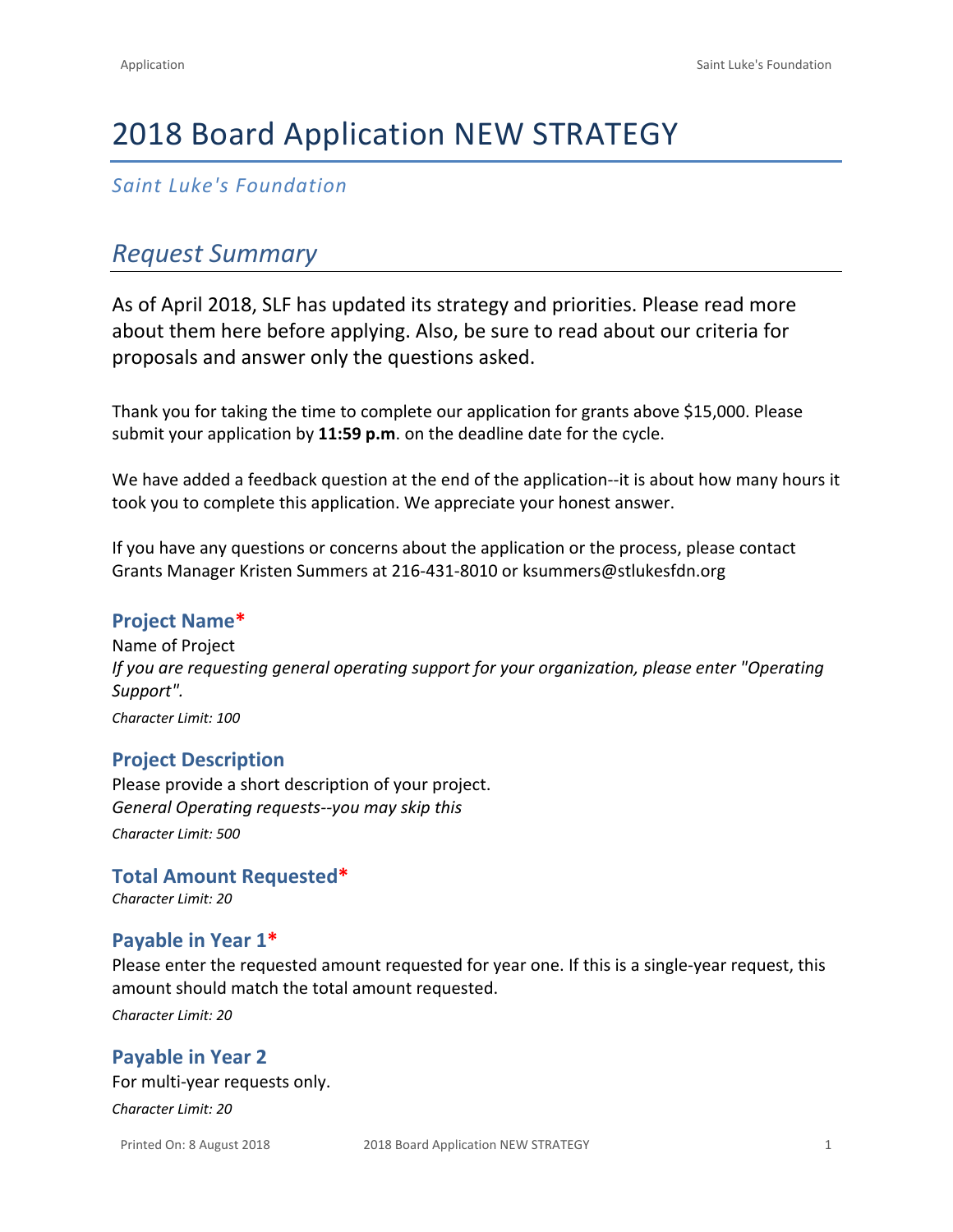#### **Payable in Year 3**

For multi-year requests only.

*Character Limit: 20*

**Term Months Requested\***

*Character Limit: 10*

#### **Primary Strategy Area (Goal 1)\***

Please select the strategy under SLF's goal of **closing the health equity gap** that best fits your proposal.

#### **Choices**

Educational Attainment Financial Stability Housing Safety & Stability Social Connections Healthy Eating, Active Living SLF Neighborhoods of Choice

### **Secondary Strategy Area (Goal 1)**

If your proposal addresses another strategy under SLF's goal of **closing the health equity gap**, please select it here.

#### **Choices**

Educational Attainment Financial Stability Housing Safety & Stability Social Connections Healthy Eating, Active Living SLF Neighborhoods of Choice

### **Primary Strategy Area (Goal 2)**

If your proposal addresses a strategy under SLF's goal of **advocating for more equitable and responsive policies and practices that reduce the unfair treatment and disparate impact of structures, institutions and systems**, please select it here.

#### **Choices**

Advocacy/Policy - Health Equity/Social Determinants Advocacy/Policy - Healthcare Access

#### **Secondary Strategy Area (Goal 2)**

If your proposal addresses another strategy under SLF's goal of **advocating for more equitable and responsive policies and practices that reduce the unfair treatment and disparate impact of structures, institutions and systems**, please select it here.

#### **Choices**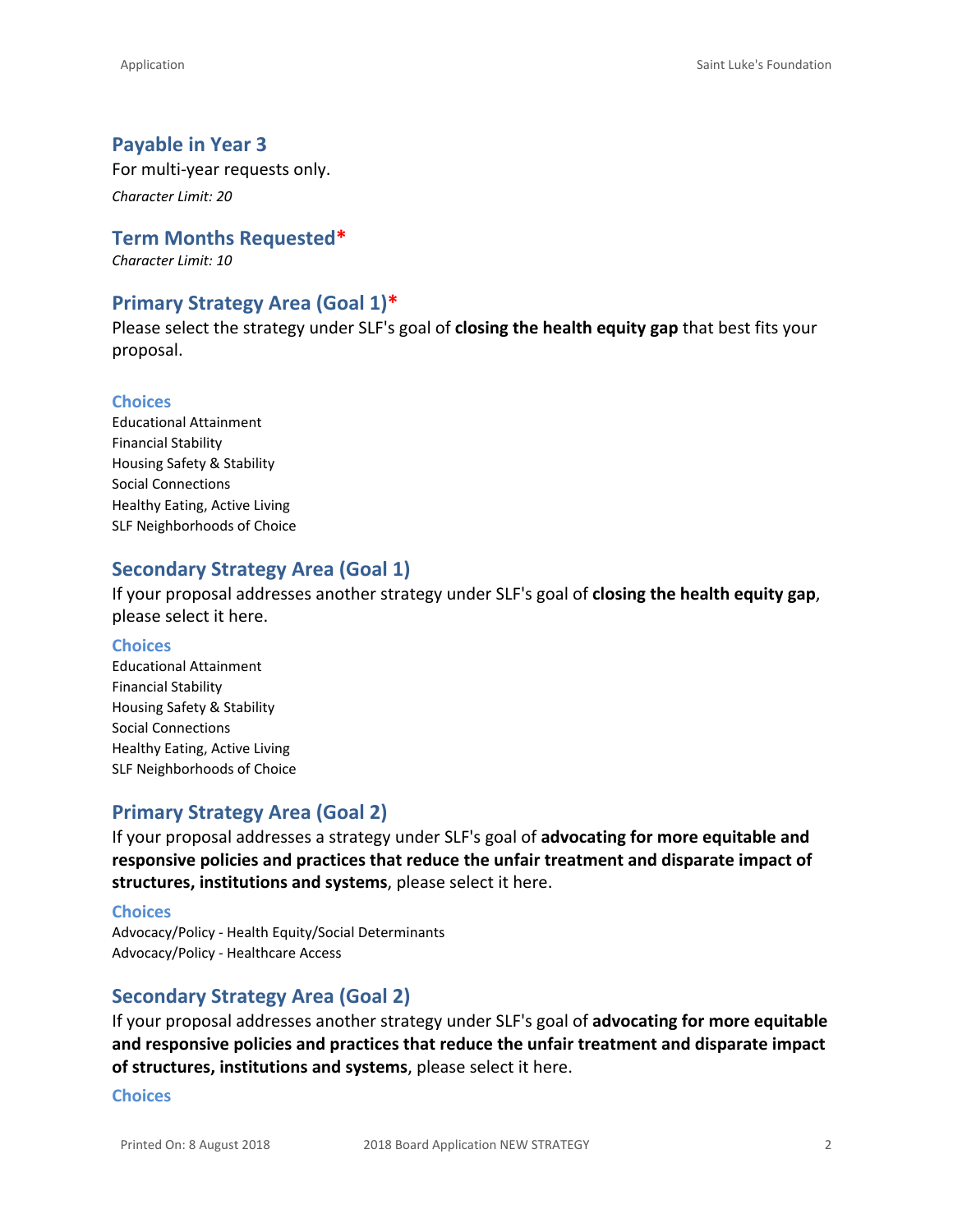Advocacy/Policy - Health Equity/Social Determinants Advocacy/Policy - Healthcare Access

#### **SLF Priority Areas 2018-19**

If your proposal addresses one or more of our [priority areas](https://www.saintlukesfoundation.org/grants/what-we-fund) for 2018-19, please select them here.

#### **Choices**

Abate environmental triggers (lead/mold) Demolition & rehab (SLF neighborhoods) Thriving commercial corridors (SLF neighborhoods) Public safety (SLF neighborhoods) Trauma & toxic stress education/awareness School/community infrastructure for fresh, local healthy food Policy efforts involving Medicaid Voter education in disenfranchised neighborhoods in Cuyahoga Cty Effective lead legislation

### **Type of Support\***

Please indicate the type(s) of support you are requesting with this grant proposal. *Capacity building examples include: leadership development, improving evaluation and outcomes measurement, enhancing advocacy involvement, improving communications and collaborations.*

#### **Choices**

General Operating Program/Project Support Capital Support Capacity Building

**The Foundation provides grants to organizations supporting Cuyahoga County's underserved communities. The Foundation does not fund projects outside Cuyahoga County that do not directly benefit Cuyahoga County residents.**

**If your project directly serves residents in one or more of the three SLF footprint neighborhoods, please select them below.**

### **SLF Footprint Neighborhoods**

### **Choices**

Buckeye/Shaker Mt. Pleasant Woodland Hills

#### **Renewal or New\***

Please indicate whether this is a renewal grant (we have funded an iteration of this project before) or if this is a new request.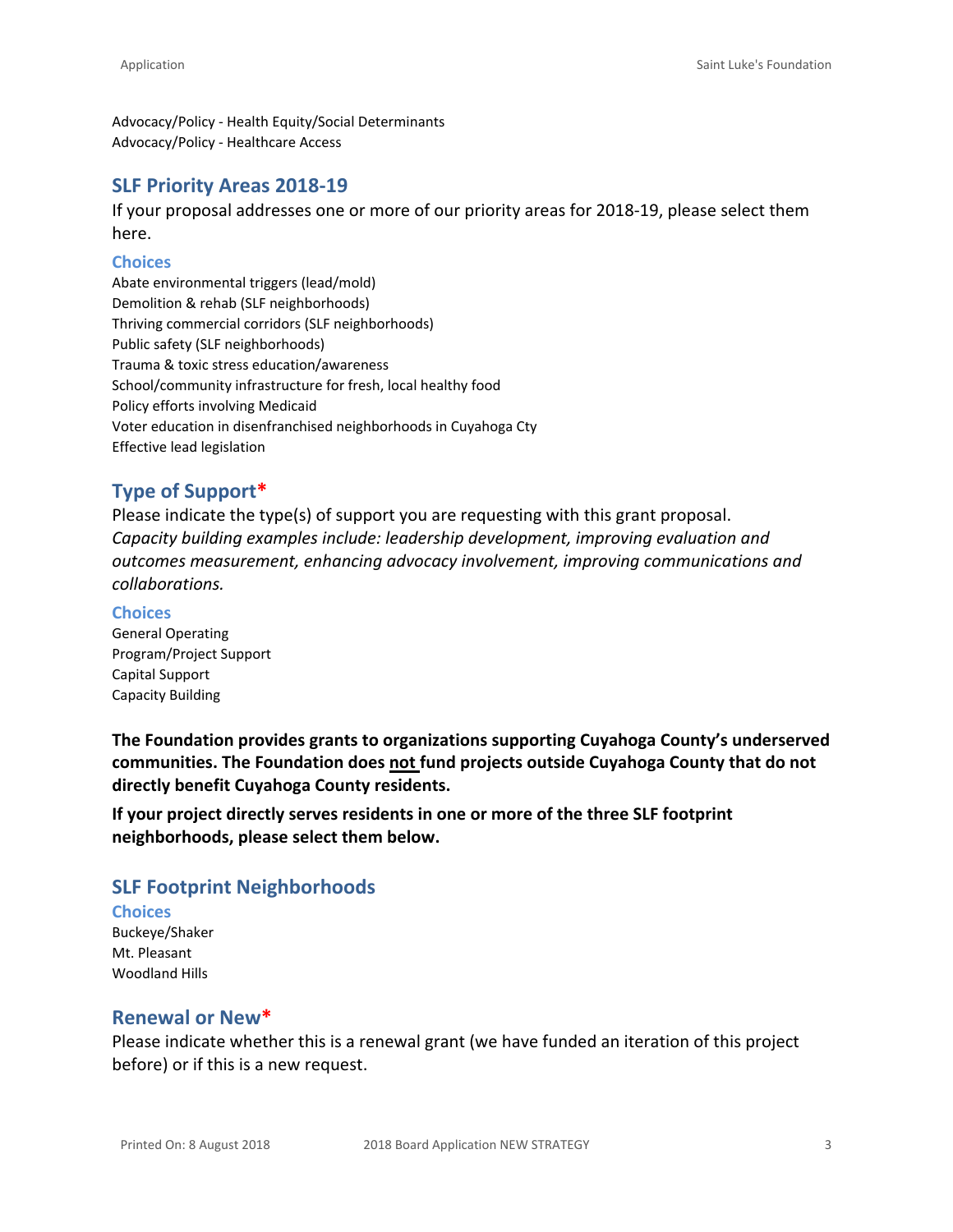*If your organization has received funds from us before, but for a different project, please indicate "new."*

**Choices** Renewal New

# *Organization Details*

The questions in this section will help us get to know your organization and its successes.

*The character counts are limited, so please keep your responses as succinct as possible. Do not feel that you have to fill the space.*

### **Mission Statement\***

Please include your organization's mission statement. *Character Limit: 250*

#### **Mission Achievement\***

How does your organization work toward achievement of your mission? *Character Limit: 2500*

### **Client Feedback\***

How do you employ client feedback into program design? *Character Limit: 1500*

### **Diversity, Equity & Inclusion\***

What is your overall organization's understanding of Diversity, Equity and Inclusion, and how are these values incorporated into your work? You may also specifically mention the project. *Character Limit: 1500*

### **Potential Challenges\***

What are the current and potential challenges that could be barriers to success of the organization and/or project proposed, either internally or externally?

*For example: "We are expecting the end of a large grant from ABC Org, so we will have to make up the funds from elsewhere."*

*or*

*"Our longtime CEO is planning to retire, and we have not yet done succession planning."*

*or*

*"We are expecting major policy changes that will affect our services."*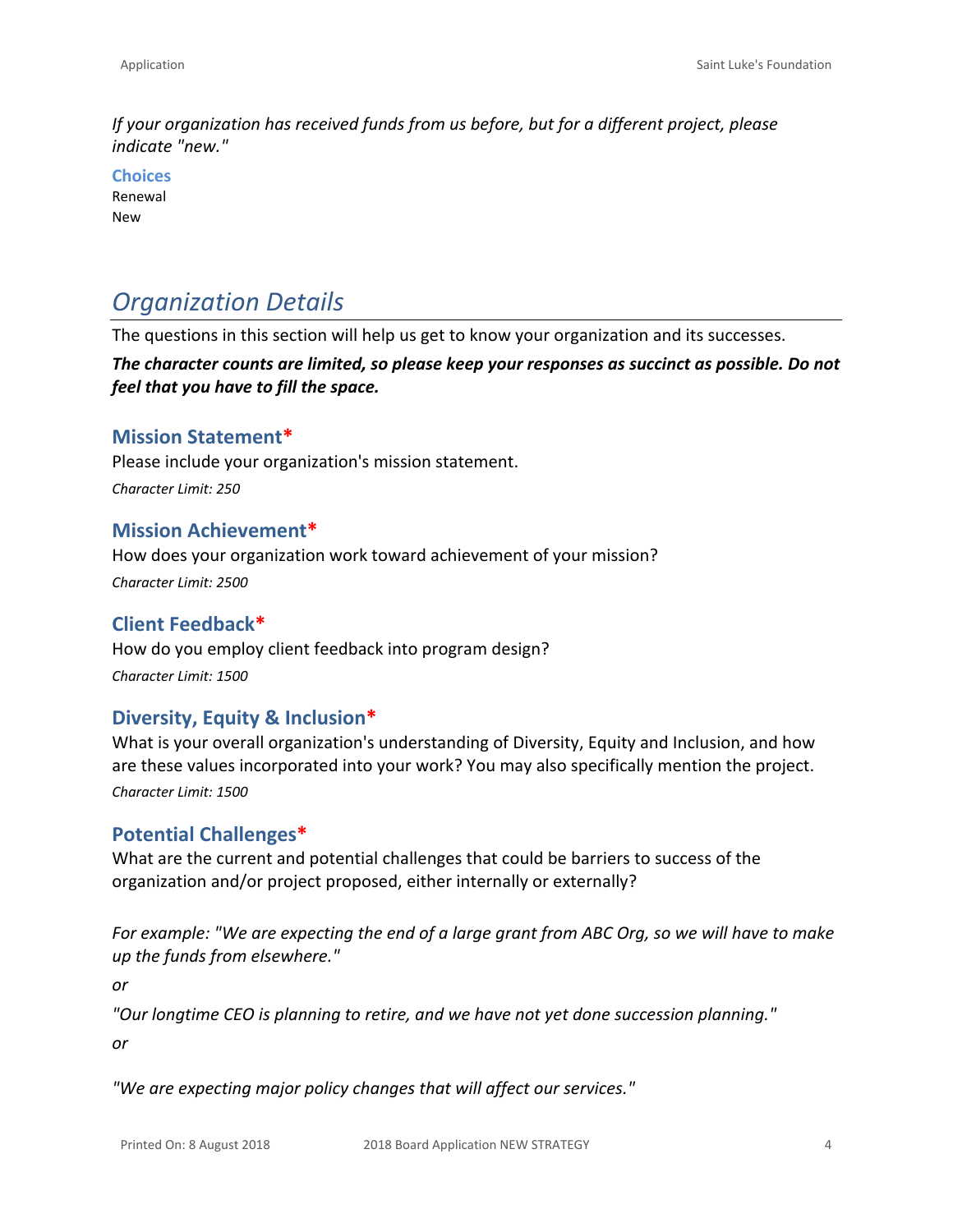#### *Character Limit: 2500*

### **Top Funders\***

Please include a list of the top ten funders/sources of income of your organization and the amounts they funded in the past year. *Individual donors do not need to be mentioned by name. Character Limit: 1000*

## *Proposal*

# **Project Rationale/Problem Statement\***

What is the need to be addressed? *Character Limit: 2500*

### **Population Served\***

Please describe the population you are planning to serve with this grant request. *You may include details on demographics and/or geography.*

*Character Limit: 1500*

### **Update on Previous Funding**

#### **\*ONLY FOR THOSE APPLYING FOR RENEWAL GRANTS\***

Please update us on the previous grant received from Saint Luke's Foundation.

*Character Limit: 2000*

### **Responsible Staff\***

Please describe the full-time/part-time roles involved in the project and specifics about the staff responsible.

*Character Limit: 1500*

### **Implementation Plan\***

How do you propose to address the need described above and what is the timeline for doing so?

*Please answer this question using a bulleted list including a time frame as applicable (month/year).*

*For General Operating requests, please include the activities you would undertake to further your organizational outcomes.*

*Character Limit: 5000*

### **Partners and Collaborators\***

Please include bulleted list of your partners and their roles. *If you have only one major partner, you may use the space to expound on their role. Character Limit: 1500*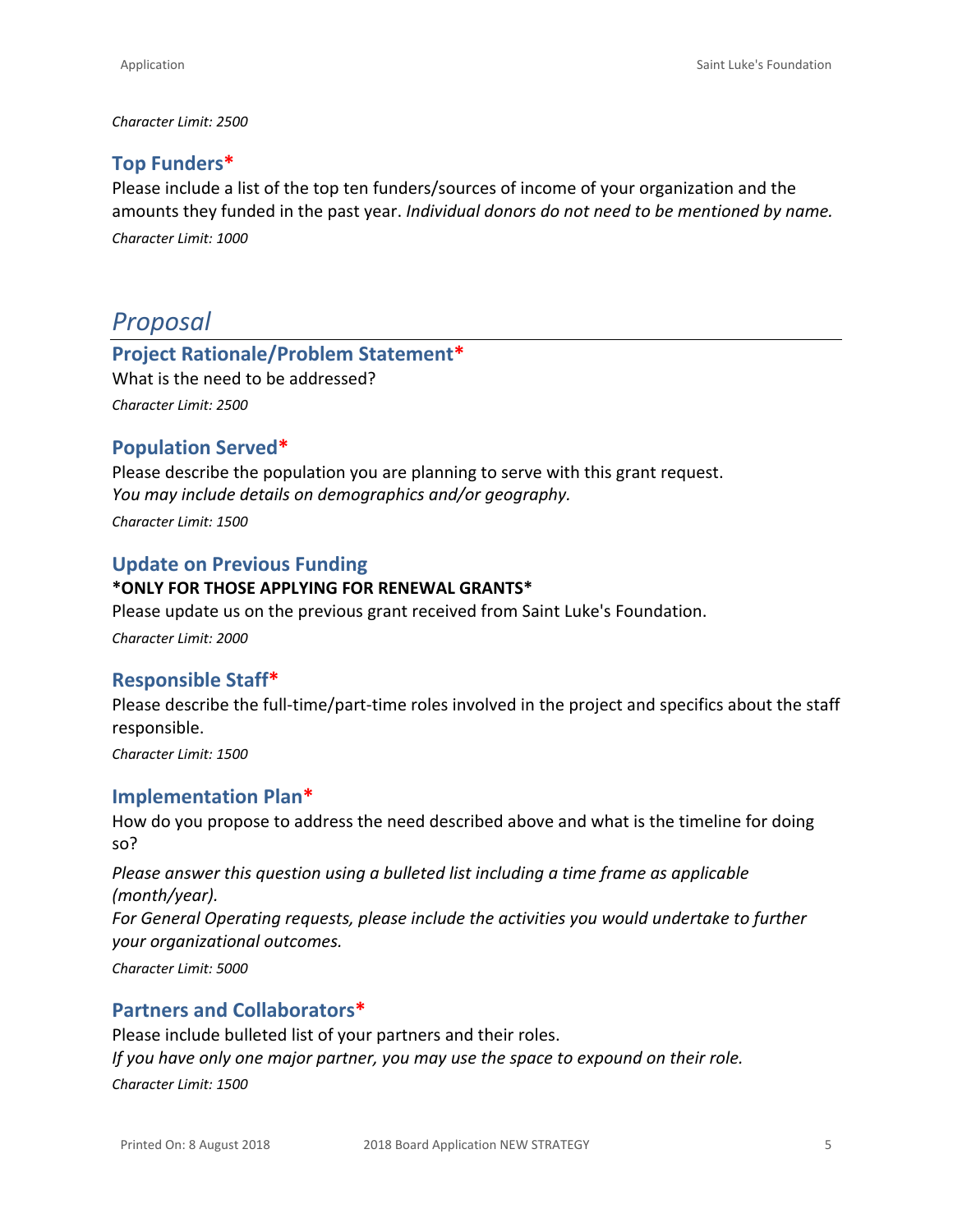These next several questions have to do with the intended results of this project.

Only one set of intended outputs/outcomes/measures of success is required; however, you may add up to five sets total, if applicable.

**Outputs** = Tangible and direct results of program activities *(e.g. number of participants, service hours provided)* **Outcomes** = Observable, measurable changes stemming from outputs *(e.g. change in behavior,* 

*condition, or learning)* **Measures of success** = Tools used to determine outputs and outcomes *(e.g. survey items, focus* 

**Intended Output #1\*** *Character Limit: 250*

*groups, interviews, observations)*

**Intended Outcome #1\*** *Character Limit: 250*

**Measures of Success #1\*** *Character Limit: 500*

**Intended Output #2** *Character Limit: 250*

**Intended Outcome #2** *Character Limit: 250*

**Measures of Success #2**

*Character Limit: 500*

**Intended Output #3** *Character Limit: 250*

**Intended Outcome #3** *Character Limit: 250*

**Measures of Success #3** *Character Limit: 500*

**Intended Output #4** *Character Limit: 250*

**Intended Outcome #4** *Character Limit: 250*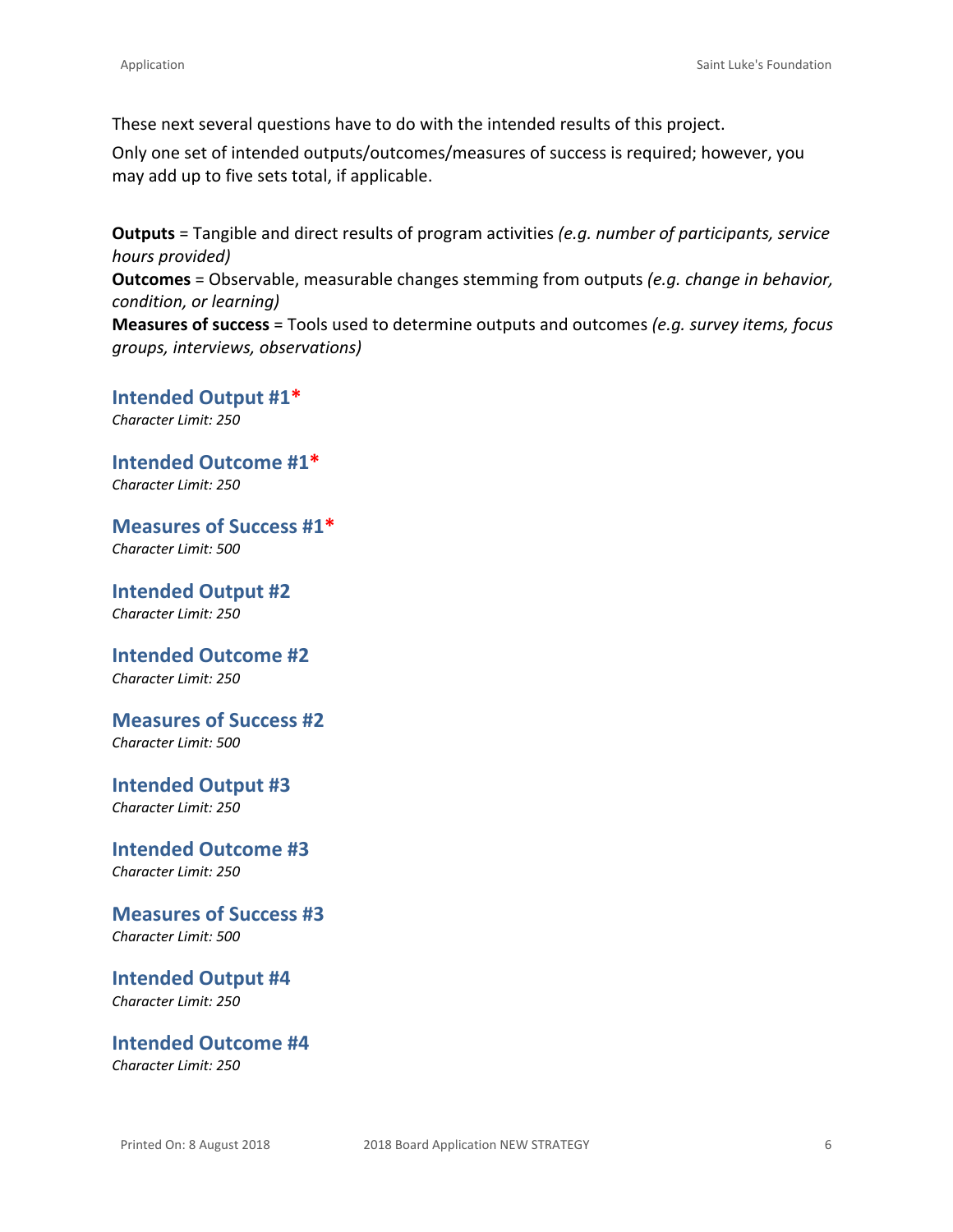**Measures of Success #4**

*Character Limit: 500*

**Intended Output #5** *Character Limit: 250*

**Intended Outcome #5** *Character Limit: 250*

**Measures of Success #5** *Character Limit: 500*

# *Required Documents*

#### **Board List\***

Please upload a list of your board members, excluding any personal contact information. *File Size Limit: 2 MB*

#### **Organization Chart\***

Please upload your organizational chart, including names and titles. *File Size Limit: 2 MB*

#### **Audited Financials\***

Please submit your most recent organizational audit, along with the auditor's management letter (or memorandum of internal controls). If you do not have an audit, please submit a letter from your financial advisor indicating the current financial status of your organization. *File Size Limit: 5 MB*

#### **Project Budget and Narrative**

Please upload a budget, in your own format, for the project or capital request.

Also, in the box below or in the document, please provide information on any other funders for this project and the amounts they have committed or are pending. *Character Limit: 2500 | File Size Limit: 3 MB*

#### **Organization Budget\***

Please upload the overall budget of the organization. Also, in the box below, please describe the financial health of the organization, including any anomalies.

*Character Limit: 2500 | File Size Limit: 3 MB*

#### **Organization Budget Total\***

What is your organization's total operating budget? *Character Limit: 20*